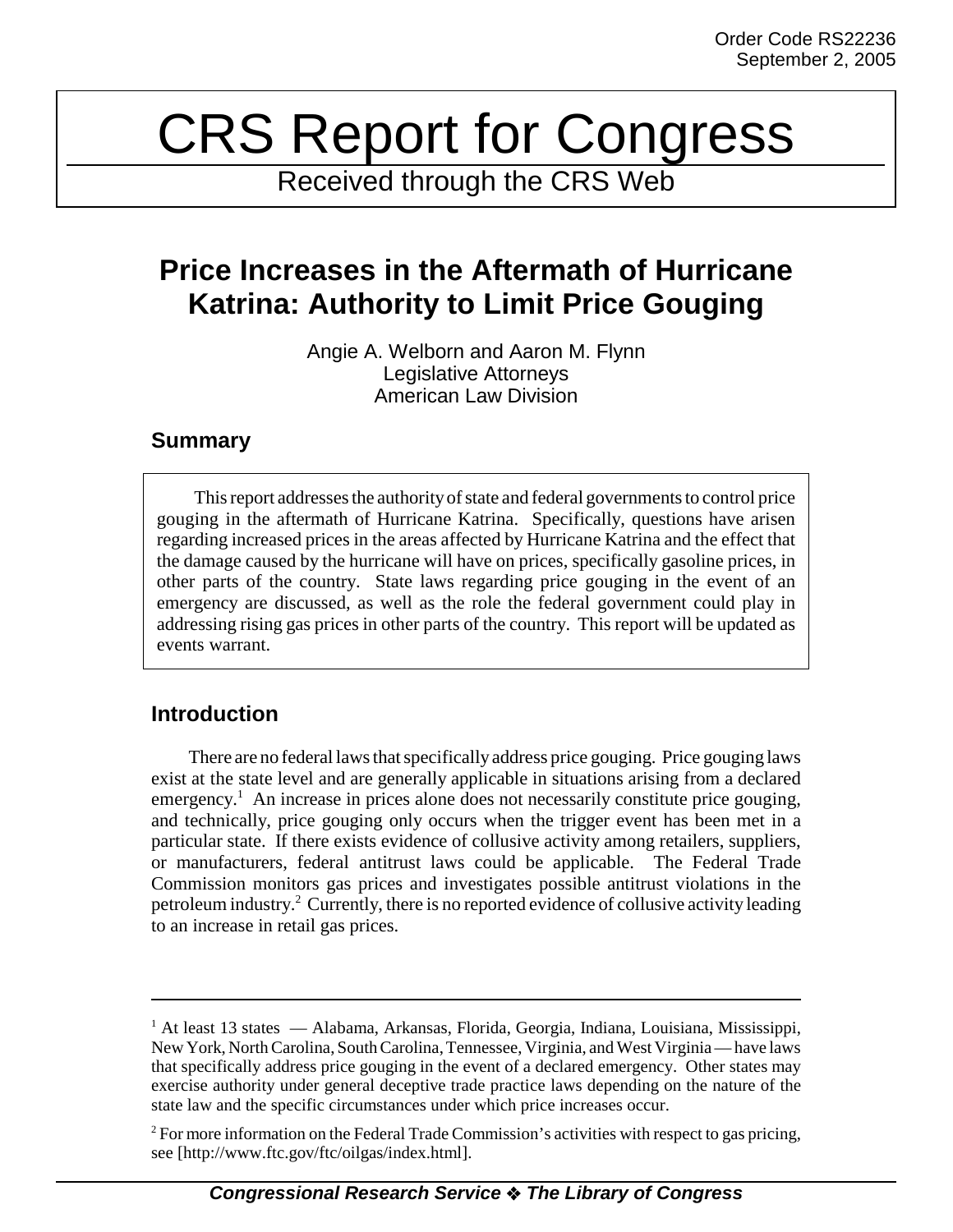### **Price Gouging in Affected Areas**

While there is no federal price gouging law, many states have enacted some type of prohibition or limitation on price increases during declared emergencies.<sup>3</sup> All of the affected states — Louisiana, Mississippi, Alabama, and Florida — have price gouging laws that are triggered by the declaration of an emergency in the state.<sup>4</sup> Generally, the laws prohibit the sale of goods and services in the designated emergency area at prices that exceed the prices ordinarily charged for comparable goods or services in the same market area at or immediately before the declaration of an emergency.<sup>5</sup> However, there exists a general exemption for increased prices that are the result of additional costs incurred for procuring the goods or services in question, or "national or international market trends."6

The Florida statute is the most detailed of the four. It establishes a prima facie case of unconscionable pricing, if:

1) The amount charged represents a gross disparity between the price of the commodity or rental or lease of any dwelling unit or self-storage facility that is the subject of the offer or transaction and the average price at which that commodity or dwelling unit or self-storage facility was rented, leased, sold, or offered for rent or sale in the usual course of business during the 30 days immediately prior to a declaration of a state of emergency, and the increase in the amount charged is not attributable to additional costs incurred in connection with the rental or sale of the commodity or rental or lease of any dwelling unit or self-storage facility, or national or international market trends; or

2) The amount charged grossly exceeds the average price at which the same or similar commodity was readily obtainable in the trade area during the 30 days immediately prior to a declaration of a state of emergency, and the increase in the amount charged is not attributable to additional costs incurred in connection with the rental or sale of the commodity or rental or lease of any dwelling unit or self-storage facility, or national or international market trends.<sup>7</sup>

Commodity is broadly defined to include "any goods, services, materials, merchandise, supplies, equipment, resources, or other article of commerce," and specifically includes,

 $3$  The Federal Emergency Management Administration has declared emergencies in all four states affected by Hurricane Katrina. *See* [http://www.fema.gov/news/disasters.fema]. States of emergency have also been declared by the Governors of Alabama, Florida, Louisiana, and Mississippi.

<sup>4</sup> Code of Ala. § 8-31-3; Fla. Stat. § 501.160; La. R.S. 29:732; Miss. Code Ann. § 75-24-25.

<sup>5</sup> *See* Miss. Code Ann. § 75-24-25(2). The Alabama statute prohibits "unconscionable prices" during the period of a declared state of emergency, but does not define "unconscionable." Code of Ala. § 8-31-3.

<sup>6</sup> *See* Fla. Stat. § 501.160.

 $^7$  Fla. Stat. § 501.160(1)(b).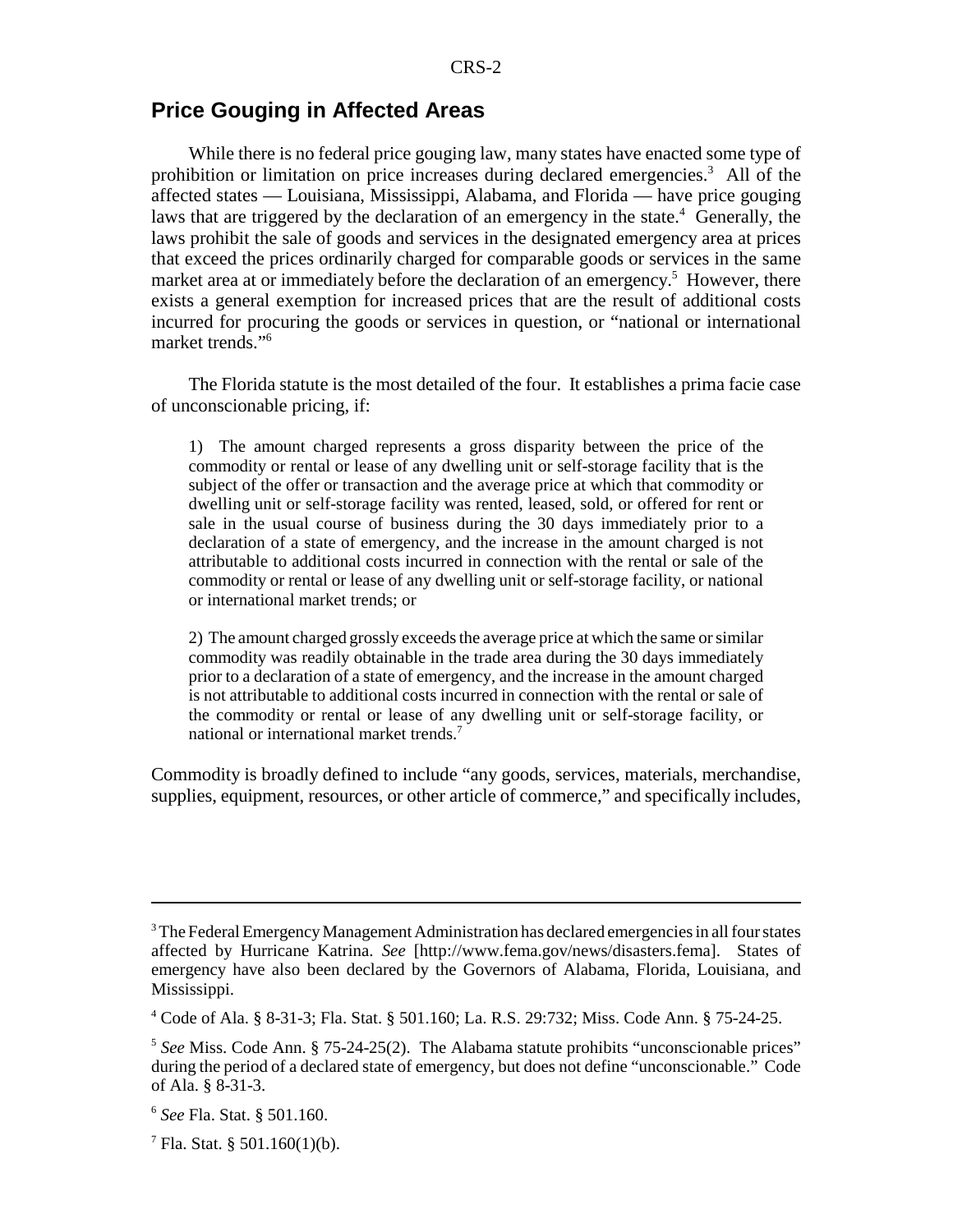"without limitation, food, water, ice, chemicals, petroleum products, and lumber necessary for consumption or use as a direct result of the emergency."8

In Alabama, prima facie evidence of unconscionable pricing exists "if any person, during a state of emergency declared pursuant to the powers granted to the Governor, charges a price that exceeds, by an amount equal to or in excess of 25% the average price at which the same or similar commodity or rental facility was obtainable in the affected area during the last 30 days immediately prior to the declared state of emergency," but, like Florida, price gouging does not exist where the price increase is attributable to reasonable costs incurred by the seller in connection with the rental or sale of the commodity.<sup>9</sup>

The Mississippi and Louisiana statutes define price gouging more generally and do not provide any specific activities which could give rise to prima facie evidence of price gouging. Each of these statutes prohibits the selling of goods and services at prices which exceed "the prices ordinarily charged for comparable goods and services in the same market area at, or immediately before, the time of the [declaration of the] state of emergency."<sup>10</sup> Under each statute, price gouging does not include price increases due to additional costs or expenses incurred as a result of the emergency.<sup>11</sup>

#### **General Price Increases in Other Areas**

Typically, state price gouging laws are triggered only when there has been a declaration of emergency in the state. The laws, therefore, are only applicable in areas affected by the declared emergency. Thus, in other parts of the country, not directly affected by Hurricane Katrina, state price gouging laws, where they exist, are not likely to be generally applicable to any price increases occurring subsequent to the hurricane. While price increases may not fall within the definition of price gouging, if the raising of prices by retailers, suppliers, or manufacturers is the result of collusive activity, the federal antitrust laws could be applicable.<sup>12</sup>

Under special circumstances and depending on the scope of the statute in question, state price gouging laws could be triggered by the declaration of an emergency not specifically related to a natural disaster occurring in the state. For example, Georgia's price gouging statute can be triggered by the declaration of an "energy emergency," which is defined as "a condition of danger to the health, safety, welfare, or economic well-being of the citizens of this state arising out of a present or threatened shortage of usable energy

 $8$  Id. at  $§$  501.160(1)(a).

<sup>&</sup>lt;sup>9</sup> Code of Ala. § 8-31-4.

<sup>10</sup> La. R.S. 29:732; Miss. Code Ann. § 75-24-25(2).

 $11$  Id.

<sup>12</sup> For an overview of federal antitrust law, see CRS Report RL31026, *General Overview of United States Antitrust Law*.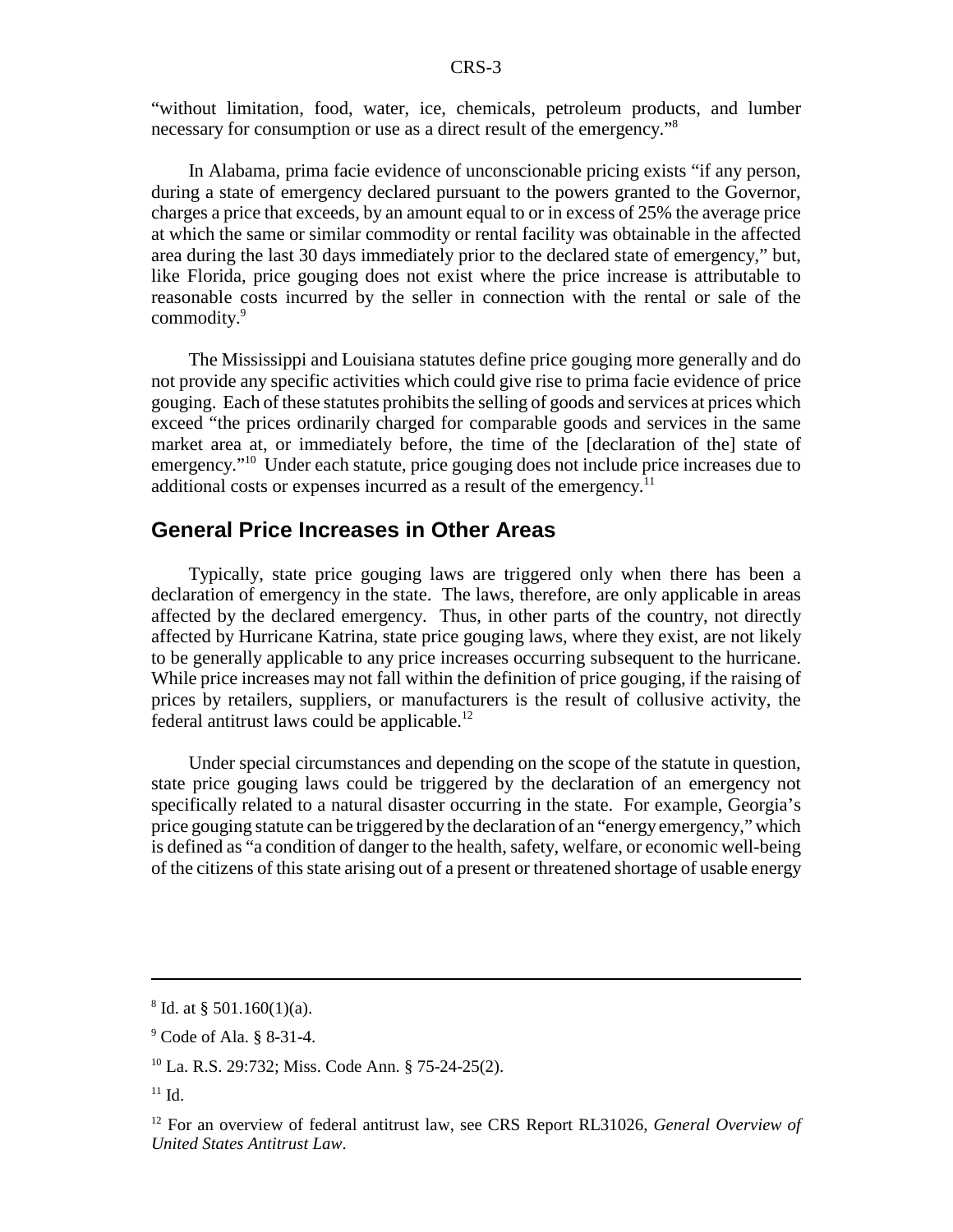resources."13 The Governor of Georgia declared such an emergency on August 31, 2005, triggering the state's price gouging statute. $14$ 

### **Increases in Gas Prices**

There are no federal price controls for petroleum products that would be applicable nationwide. However, such controls are not unprecedented. A variety of authorities have, from time to time, authorized executive branch implementation of price controls for crude oil and refined petroleum. Under the Economic Stabilization Act of 1970,<sup>15</sup> for instance, the President was authorized to control the price of commodities, including crude oil and refined petroleum.16 President Nixon exercised this authority in 1971; it expired in 1974.17

Similar authority was contained in the Emergency Petroleum Allocation Act of 1973  $(EPAA)$ ,<sup>18</sup> which directed the President to establish temporary measures "to deal with shortages of crude oil, residual fuel oil, and refined petroleum products or dislocations in their national distribution system" and to "minimiz[e] the adverse impacts of such shortages or dislocations on the American people and the domestic economy."19 To meet these objectives, the Act granted the President broad authority to allocate oil and to specify its price.<sup>20</sup> A comprehensive program was established in 1974, including standby regulations for use during emergencies, which included price controls and allocation measures.21 The President was also empowered to take a variety of other actions to affect petroleum product prices, such as ordering refineries to modify their output and to control the accumulation of petroleum by importers, producers, refiners, marketers or distributers.<sup>22</sup> These regulations were slowly phased out over successive Administrations and eventually terminated by President Reagan in  $1981$ ;<sup>23</sup> the law itself expired on September 30, 1981.<sup>24</sup>

18 P.L. 93-159, 87 Stat. 627, 693-702 (codified at 15 U.S.C. §§ 751-760).

 $19$  15 U.S.C. § 751(b).

 $20$  Id. § 753(a).

21 39 Fed. Reg. 1924 (Jan. 15, 1974); 44 Fed. Reg. 3928 (Jan. 18, 1979); 45 Fed. Reg. 55374 (Aug. 19, 1980).

22 See 15 U.S.C. §§ 760b-760e.

24 15 U.S.C. § 760g.

<sup>13</sup> O.C.G.A. § 10-1-393.4; O.C.G.A. § 38-3-3.

 $14$  See [http://www.gov.state.ga.us/ExOrders/08 31 05 01.pdf].

<sup>15</sup> P.L. 91-379, §§201-06, 84 Stat. 796, 799-800 (1970).

<sup>16 12</sup> U.S.C. § 1904, note (1976).

<sup>&</sup>lt;sup>17</sup> Exec. Order No. 11615, 36 Fed. Reg. 15727 (Aug. 17, 1971).

<sup>&</sup>lt;sup>23</sup> See, e.g., 15 Weekly Comp. of Pres. Doc.  $609$  (Apr. 1979); Exec. Ord. No. 12287, "Decontrol of Crude Oil and Refined Petroleum Products," 46 Fed. Reg. 9909 (Jan. 30, 1981). The price controls in the petroleum markets were generally considered by economists to be inefficient and the cause of additional problems.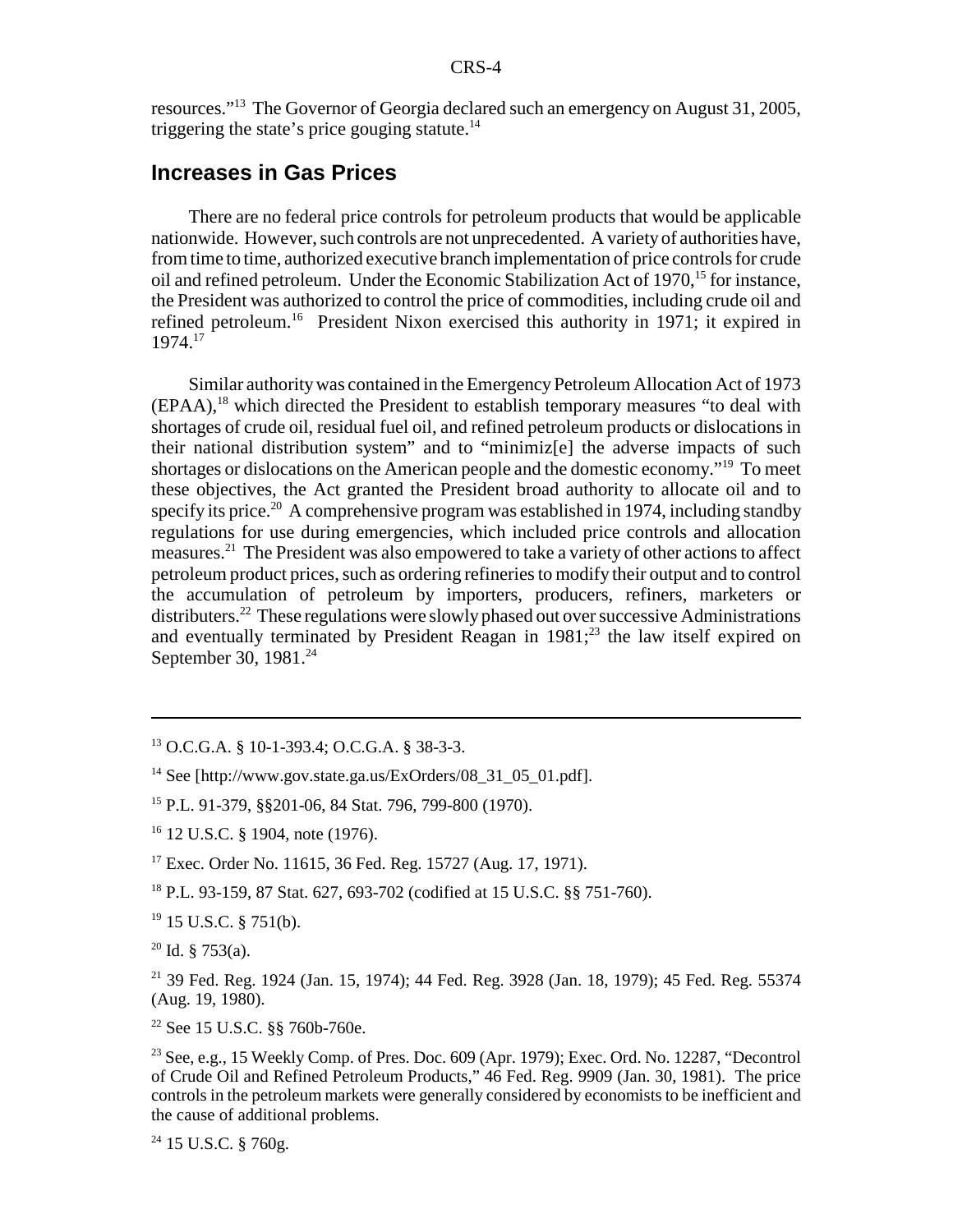The federal government may be able to affect oil supplies and prices through use of the Strategic Petroleum Reserve (SPR). The SPR was created by the Energy Policy and Conservation Act, $^{25}$  enacted in 1975, which authorizes the stockpiling of petroleum products and the drawdown and distribution of SPR oil by the Secretary of Energy pursuant to Department of Energy (DOE) regulations.<sup>26</sup> Specifically, the law authorizes the Secretary to suspend acquisition of petroleum products for the SPR if the Secretary determines that "a severe energy supply interruption may be imminent" and to sell any petroleum product "acquired for and in transit to, but not injected into, the Reserve."27

The law also authorizes drawdown and sale of petroleum products contained within the SPR; however, before that can occur, the President must find that such actions are "required by a severe energy supply interruption" or by international obligations.<sup>28</sup> The law requires the Secretary to sell SPR products at "public sale to the highest qualified bidder ... without regard to Federal, State, or local regulations controlling sales of petroleum products."29 DOE regulations indicate that contracts for sale of SPR petroleum are to be awarded to "responsive, responsible persons offering the highest prices ...[through] sales conducted pursuant to [DOE] rules ...."30 Sale prices are to be certified by the offeror that they

have been arrived at independently, without, for the purposes of restricting competition, any consultation, communication, or agreement with any other offeror or competitor to: (i) those prices; (ii) the intention to submit an offer; or (iii) the methods or factors used to calculate the prices offered.<sup>31</sup>

This and other provisions indicate that sales of SPR petroleum should generally result in a return to the government of market-priced petroleum. Thus, any effect on gasoline prices resulting from SPR petroleum sales would seem more likely to be caused by increased supply or the perception of increased supply.

The current plan to release SPR petroleum would not result in the exercise of the Secretary's authority to sell SPR petroleum. It would instead adopt a system of "swaps," avoiding the SPR sales requirements. Through "swapping," a company takes SPR oil and sells it at current market prices. Theoretically, the additional supply will help reduce prices. As payment for the SPR petroleum, the recipient is required to provide a somewhat larger amount of oil to the SPR when oil prices have fallen.<sup>32</sup> This process does not appear to be expressly provided for in the applicable statutes and regulations; however, authority may be inferred from the Secretary's SPR development and operations

 $28$  Id. § 6241(d)(1), (h).

 $29$  Id. § 6241(e).

31 10 C.F.R. Pt. 625, App. A, § B.3.

<sup>32</sup> For a description of this process, see CRS Issue Brief IB87050, *Strategic Petroleum Reserve*, by Robert Bamberger.

<sup>25</sup> P.L. 94-163, 89 Stat. 871 (1975) (codified as amended at 42 U.S.C. §§ 6231-6247).

<sup>26 42</sup> U.S.C. §§ 6234, 6241.

 $27$  Id. § 6240(f).

<sup>30 10</sup> C.F.R.§ 625.2.